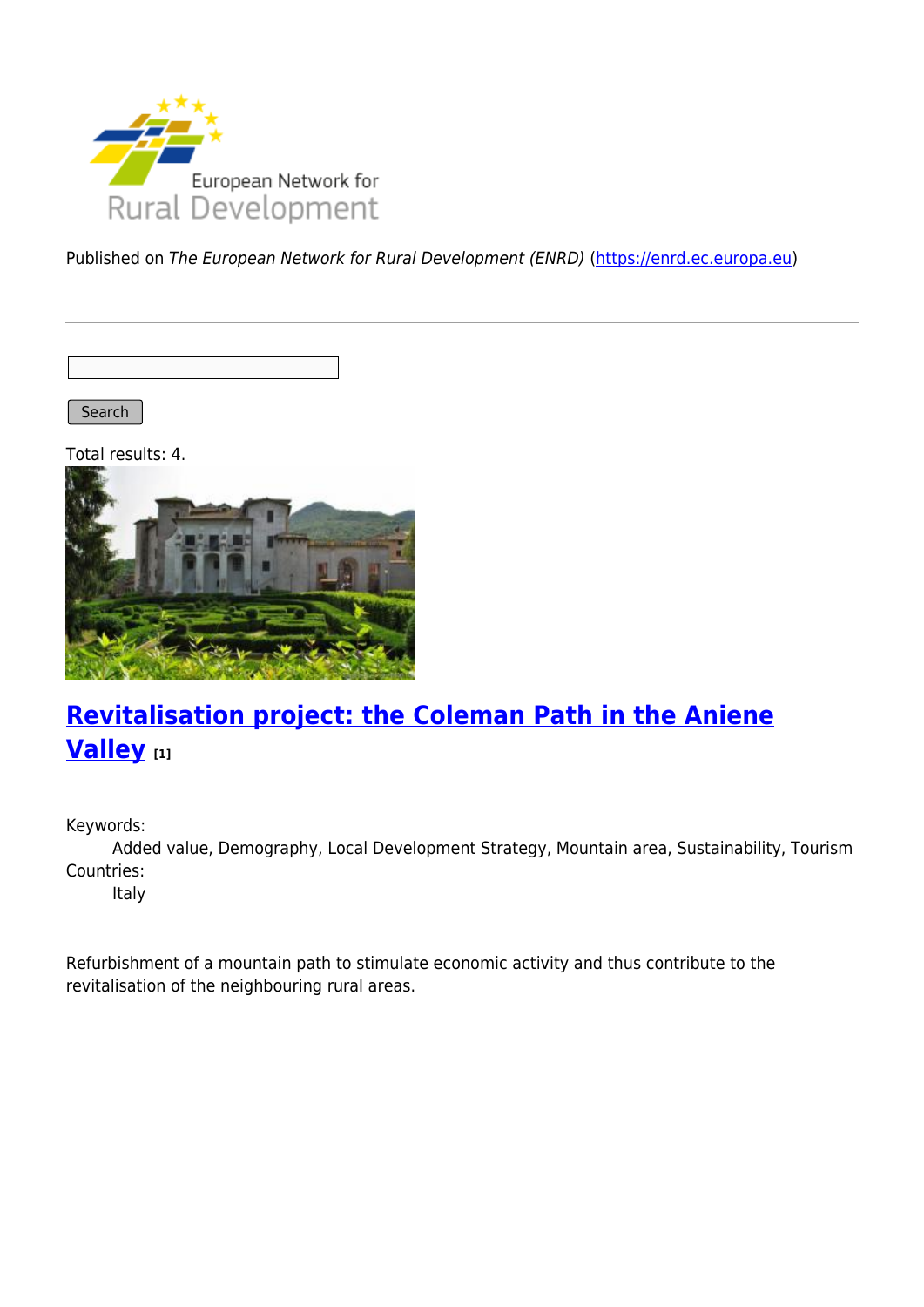

# **[Promoting soft mobility with an extended cycling lane on](https://enrd.ec.europa.eu/projects-practice/promoting-soft-mobility-extended-cycling-lane-selestat-vineyard_en) [the Selestat vineyard](https://enrd.ec.europa.eu/projects-practice/promoting-soft-mobility-extended-cycling-lane-selestat-vineyard_en) [2]**

Keywords:

Climate change adaptation, Environmental protection, Environmental sustainability, LEADER/CLLD, Tourism

Countries:

France

Investing in extending a cycle lane to promote soft mobility in the commute to work or the school run,



Keywords:

Biodiversity, Education & lifelong learning, Environmental protection, Nature conservation Countries:

France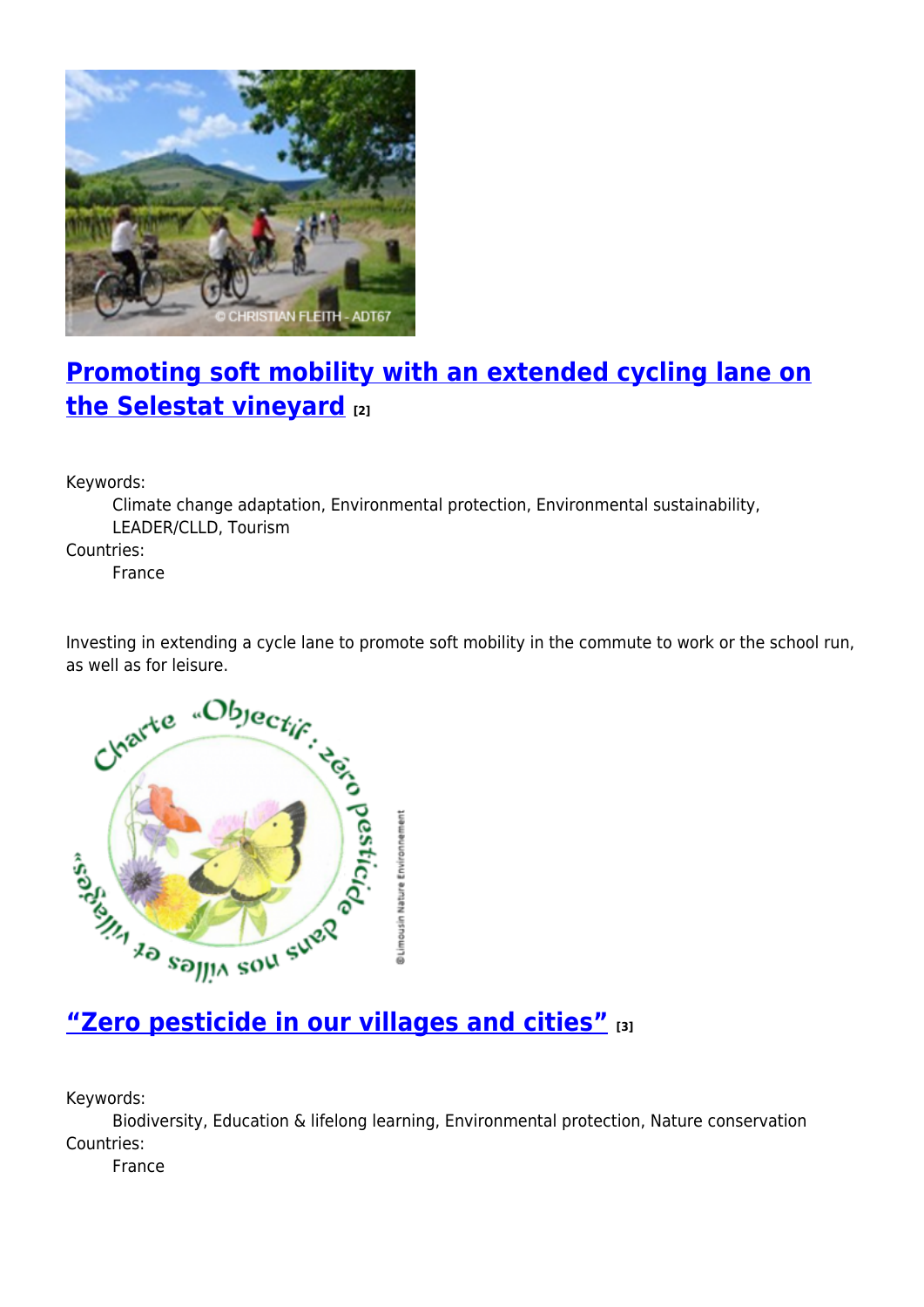A project that supported local municipalities in their campaign to reduce the use of pesticides by their citizens.



## **[Environmental Participatory Project - Awareness raising on](https://enrd.ec.europa.eu/projects-practice/environmental-participatory-project-awareness-raising-natura-2000_en) [Natura 2000](https://enrd.ec.europa.eu/projects-practice/environmental-participatory-project-awareness-raising-natura-2000_en) [4]**

### Keywords:

Environmental protection, Information & promotion activities, Nature conservation, Protected areas

Countries:

Spain

The project aimed to develop local participatory activities within the Natura 2000 sites of Andalusia.

#### **Source URL:**

https://enrd.ec.europa.eu/projects-practice/\_en?project\_keywords\_filter=19753&amp%3Bamp%3Bproject\_country=All &amp%3Bamp%3Bfield\_enrd\_prj\_measure\_tid=All&amp%3Bamp%3Bfield\_enrd\_prj\_focus\_area\_tid=All&amp%3Bamp %3Bf%5B0%5D=im\_field\_enrd\_prj\_keywords%3A20479&amp%3Bf%5B0%5D=im\_field\_enrd\_prj\_keywords%3A19757& f%5B0%5D=im\_field\_enrd\_prj\_keywords%3A20476&f%5B1%5D=im\_field\_enrd\_prj\_keywords%3A20563&f%5B2%5D=i m\_field\_enrd\_prj\_keywords%3A20463&f%5B3%5D=sm\_enrd\_eu\_countries%3APortugal&f%5B4%5D=im\_field\_enrd\_prj keywords%3A20655&f%5B5%5D=im\_field\_enrd\_prj\_keywords%3A19736&f%5B6%5D=im\_field\_enrd\_prj\_keywords%3 A19747&f%5B7%5D=im\_field\_enrd\_prj\_measure%3A17098&f%5B8%5D=im\_field\_enrd\_prj\_focus\_area%3A17119&f%5 B9%5D=im\_field\_enrd\_prj\_keywords%3A19759&f%5B10%5D=sm\_enrd\_eu\_countries%3ASpain&f%5B11%5D=im\_field enrd pri keywords%3A19749&f%5B12%5D=im field enrd pri focus area%3A17128&f%5B13%5D=sm\_enrd\_eu\_cou ntries%3AItaly&f%5B14%5D=im\_field\_enrd\_prj\_keywords%3A19746&f%5B15%5D=im\_field\_enrd\_prj\_keywords%3A19 718&f%5B16%5D=sm\_enrd\_eu\_countries%3AFrance

#### **Links**

- [1] https://enrd.ec.europa.eu/projects-practice/revitalisation-project-coleman-path-aniene-valley\_en
- [2] https://enrd.ec.europa.eu/projects-practice/promoting-soft-mobility-extended-cycling-lane-selestat-vineyard\_en